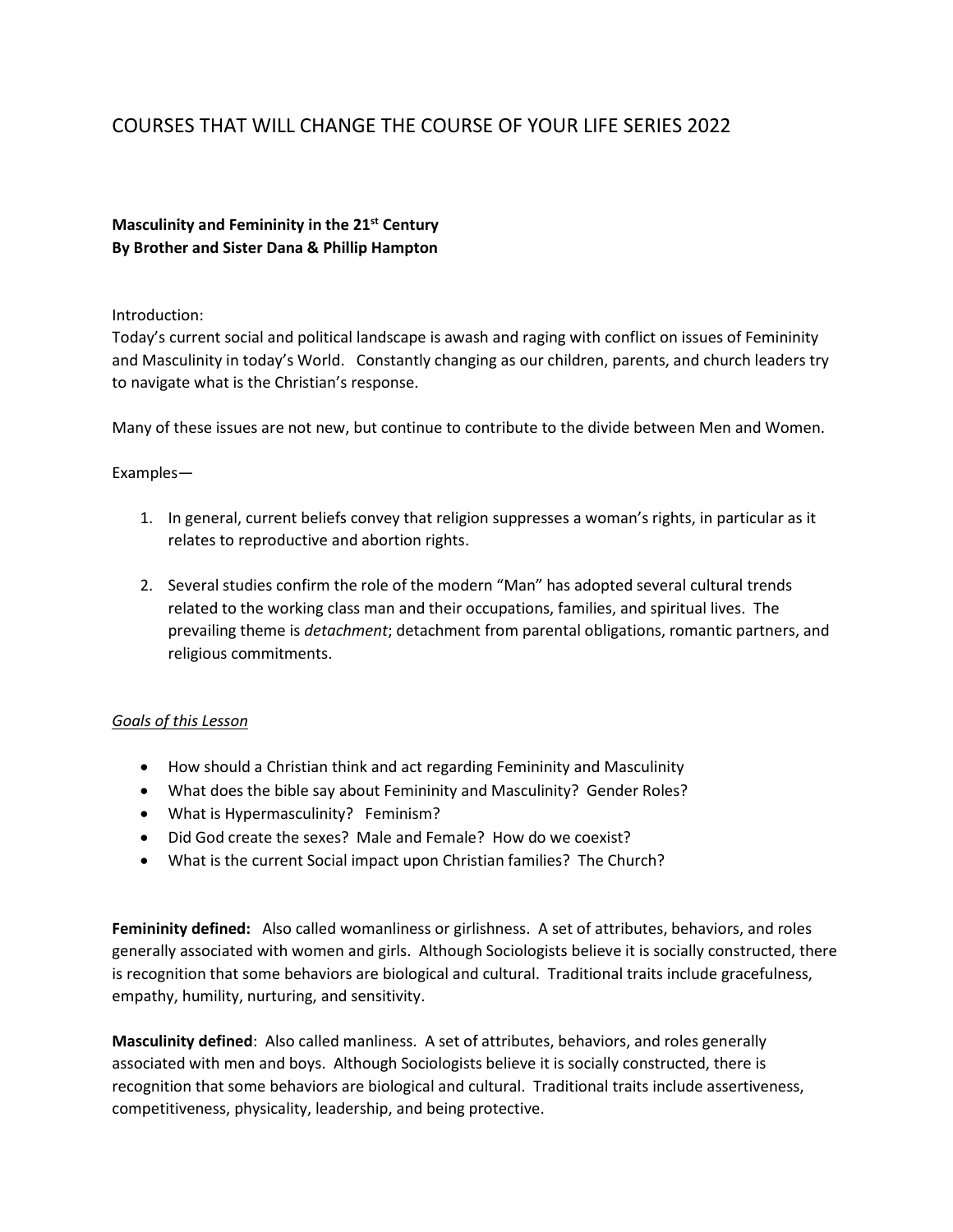**Gender defined:** Either of two sexes (male or female), especially when considered with reference to social and cultural differences. Gender refers to the characteristics of women, men, girls, and boys.

What does the Bible say about Femininity and Masculinity? The Bible—God's word is the ultimate authority.

Let's start from the Beginning; In the Beginning, God created the Heaven's and the Earth Gen 1:1.

Gen 1: 26-27—God made Man in his Image, after his likeness, and let him have dominion. Verse 27-- In the Image of God he created them (Mankind) both Male and Female he created them-- Humanity.

Gen 1: 28—For what purpose was mankind created? God blessed them and said to the "Be fruitful and increase in number; fill the earth and subdue it. Finally, regarding his creations, (Verse 31); God saw all that he had made was very good.

Gen 2:15 The Lord God took the man and put him in the Garden of Eden to WORK it and take of It. RESPONSIBILITY.

Gen 2:18 And God said, it is not good for man to alone. I will make a helper SUITABLE for him. Verse 22; Then the Lord God made a Woman from the rib taken out of the man, and he brought her to the man.

Gen 2:24 That is why a man leaves his father and mother and is united to his wife, and they become on flesh.

Did God create Woman to be less than Man? Subservient? Weak? **Absolutely not!** Helper in Hebrew is *Ezer Kenegdo*…which is used 21 times in the Hebrew Old Testament. The translation means "Suitable for Him" A corresponding and equal partner for Adam—together fulfilling the original purpose of Genesis 1:28, to Be fruitful and subdue the earth.

*Ezer* is also described in the noun form as "God is the one who helps his people". The Woman was to be an indispensable companion, essential counterpart, or corresponding strength. This is God's original intent-- complementary roles for both men and women for his expressed purpose!

# **Before we expand on the Biblical qualities, let's consider 21st Century view of femininity and masculinity**.

Feminism today-- Femme Theory argues that women are devalued and projected as subordinate to men due to how society views or treats women.

Feminism further believes that femininity has a negative connotation, being seen as emotional, weak, confrontational, etc. Ultimately, it sets up men as the ENEMY of Women. Many feminist consider the institution of marriage as sexist.